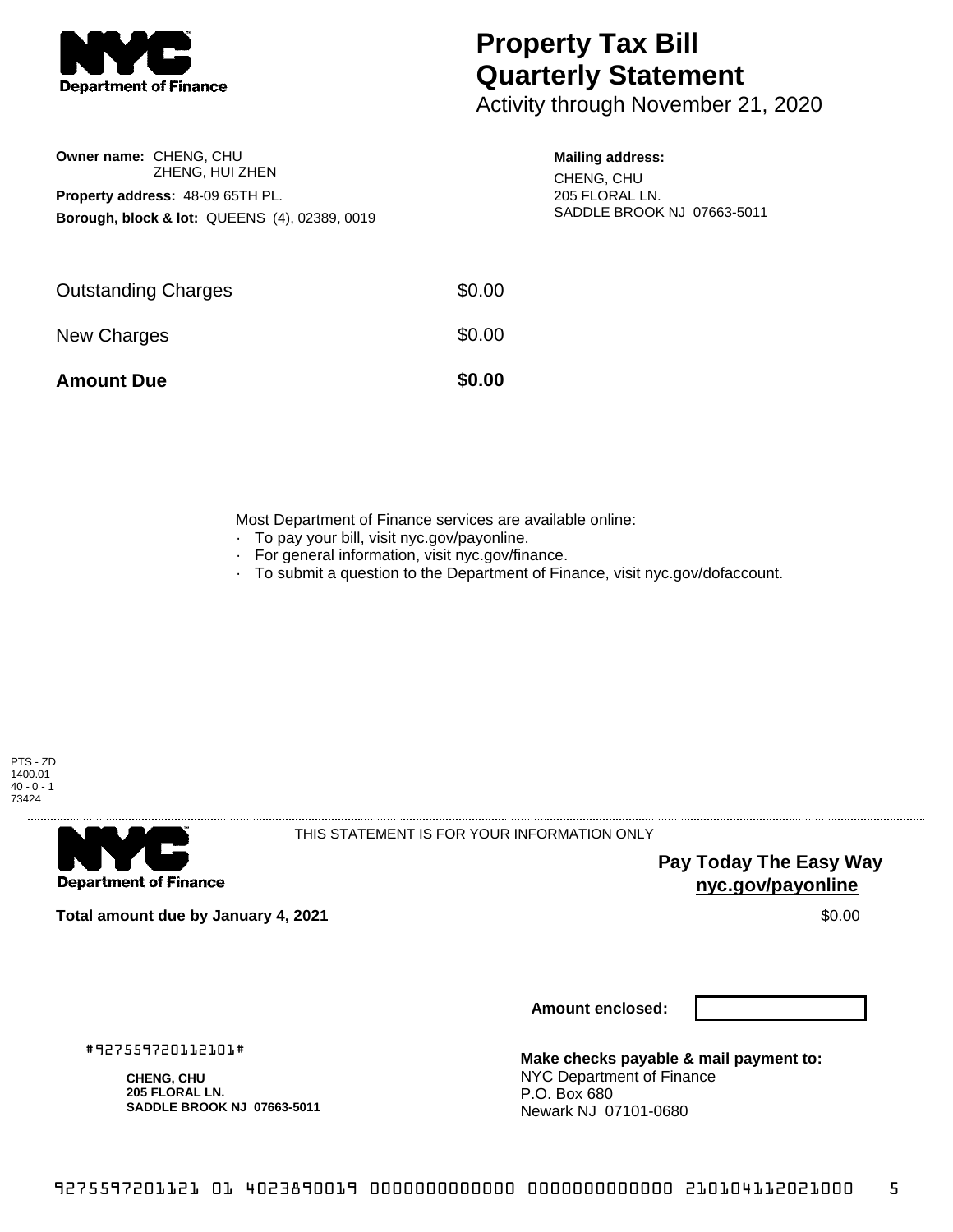

| <b>Previous Charges</b>                                             |                      |                 | Amount                         |
|---------------------------------------------------------------------|----------------------|-----------------|--------------------------------|
| Total previous charges including interest and payments              |                      | \$0.00          |                                |
| <b>Current Charges</b>                                              | <b>Activity Date</b> | <b>Due Date</b> | Amount                         |
| Finance-Property Tax<br><b>Adopted Tax Rate</b><br>Payment Adjusted | 01/01/2021           | 01/01/2021      | \$0.00<br>$$-23.86$<br>\$23.86 |
| <b>Total current charges</b>                                        |                      |                 | \$0.00                         |
| <b>Tax Year Charges Remaining</b>                                   | <b>Activity Date</b> | <b>Due Date</b> | <b>Amount</b>                  |
| Finance-Property Tax<br>Adopted Tax Rate                            |                      | 04/01/2021      | \$0.00<br>$$-23.86$            |
| <b>Early Payment Discount</b><br>Payment Adjusted                   | 01/01/2021           | 04/01/2021      | \$0.24<br>\$23.62              |
| Total tax year charges remaining                                    |                      |                 | \$0.00                         |
| <b>Overpayments/Credits</b>                                         | <b>Activity Date</b> | <b>Due Date</b> | Amount                         |
| <b>Credit Balance</b>                                               |                      | 07/01/2020      | $$-47.48$                      |
| Total overpayments/credits remaining on account                     |                      |                 | \$47.48                        |

You must apply for a refund or a transfer of credits resulting from overpayments within six years of the date of **the overpayment or credit. Please note that overpayments and credits are automatically applied to unpaid taxes.**

## **Home banking payment instructions:**

- 1. **Log** into your bank or online bill pay website.
- 2. **Add** the new payee: NYC DOF Property Tax. Enter your account number, which is your boro, block and lot, as it appears here: 4-02389-0019 . You may also need to enter the address for the Department of Finance. The address is P.O. Box 680, Newark NJ 07101-0680.
- 3. **Schedule** your online payment using your checking or savings account.

## **Did Your Mailing Address Change?** If so, please visit us at **nyc.gov/changemailingaddress** or call **311.**

When you provide a check as payment, you authorize us either to use information from your check to make a one-time electronic fund transfer from your account or to process the payment as a check transaction.